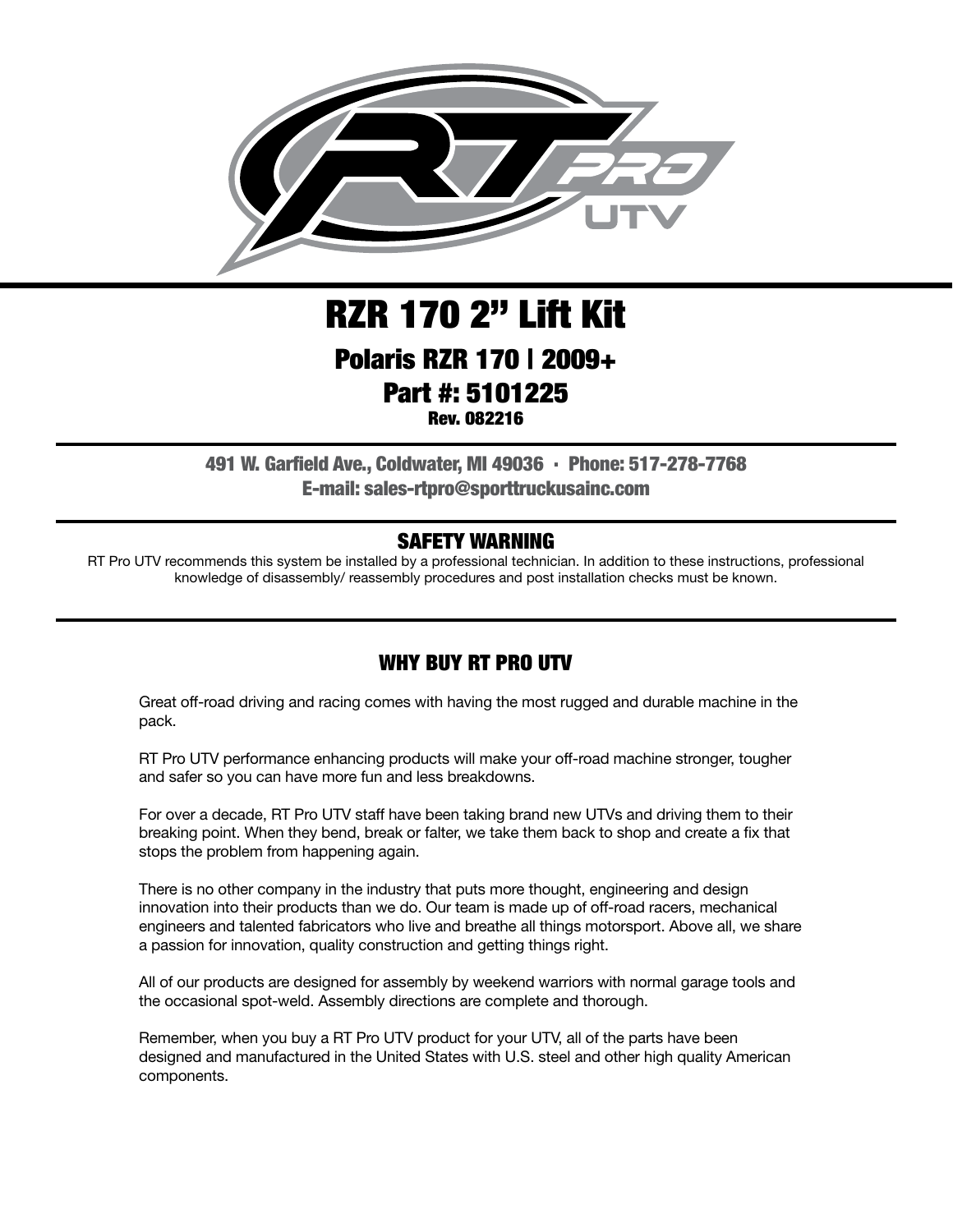

| <b>RTP5101225</b>                             |     |
|-----------------------------------------------|-----|
| <b>Description</b>                            | 0TY |
| Front spindle relocators                      | 2   |
| Front relocator shims                         | 2   |
| Rear upper shock mount relocator              | 1   |
| Rear shock relocator clamps                   | 2   |
| Tie rod replacement tubes                     | 2   |
| Heim joints for outer tie rod ends            | 2   |
| Heim joint jam nuts                           | 2   |
| Short hi-misalignment spacers for heim joints | 2   |
| Tall hi-misalignment spacers for heim joints  | 2   |
| Tie rod mounting spacers                      | 2   |
| $3/8 - 16 \times 1.5"$ hex bolt               | 2   |

| <b>RTP5101225 cont</b>       |            |
|------------------------------|------------|
| <b>Description</b>           | <b>OTY</b> |
| 3/8-16 nyloc nuts            | 2          |
| $5/16 - 18 \times 1.00$ "    | 4          |
| 5/16-18 nyloc                | 4          |
| M <sub>10</sub> -1.5 X 100mm | 2          |
| M10-1.5 X 85mm               | 2          |
| M <sub>10</sub> -1.5 X 50mm  | 2          |
| M10-1.5 nyloc                | 6          |
| <b>Wheel Spacers</b>         | 2          |
| 520 V Inner Chain Link       | 1          |
| 520 VX2                      | 1          |
| Extended front brake lines   |            |

FITMENT NOTES

N/A

SPECIAL TOOLS

3/8" and 1/2" drill bit

## INSTALLATION TIME

Approximately 6 hours Medium/Hard Difficulty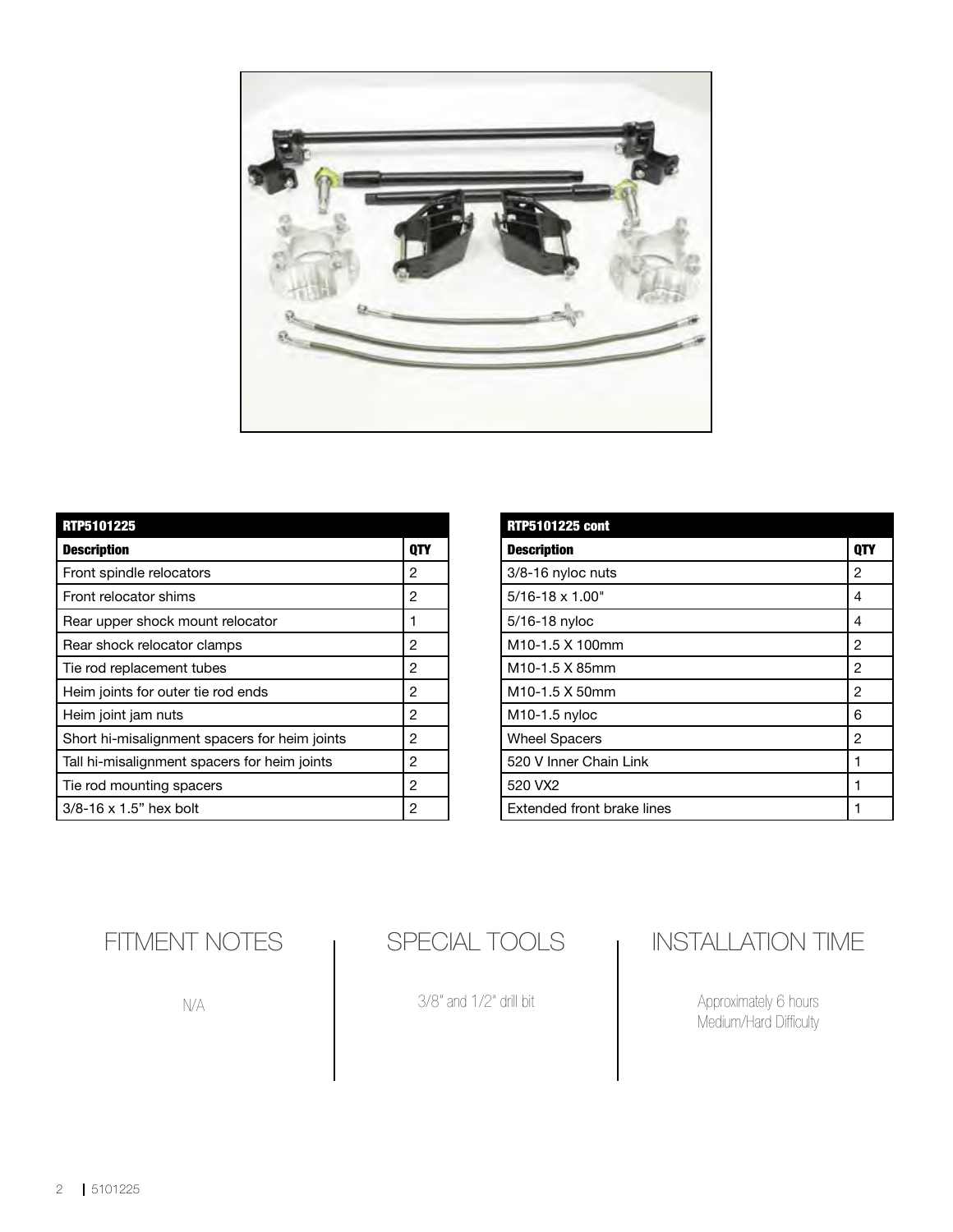## INSTALLATION INSTRUCTIONS

#### FRONT END

- 1. Jack up vehicle and rest on solid jack stands.
- 2. Remove wheels.
- 3. Drain and remove front brake lines.

*Note: Rears will not be replaced so leave them alone.*

- 4. Remove front brake calipers.
- 5. Remove tie rods from machine completely. You will only reuse the inner OEM ball joint ends.
- 6. Remove front hub and spindle assembly as one unit per side. The hub doesn't need to be separated from the spindle.
- 7. Slide the spindle relocators on as shown in the pictures and locate using the OEM spindle bolt.

*\*This bolt will be reused.*

8. Once the spindle locators are installed the spindle bolts can remain loose. Use the 3/8" holes provided on the relocator to reinforce the mounting of the new parts. You need to use these holes to pilot a 3/8" drill bit through the OEM spindle clevis.







9. Once the holes are drilled, install and tighten the supplied 3/8" bolts. Once the bracing bolts are tightened, finish tightening the OEM spindle bolts. The torque for these should be around 60 ft./lbs.

*Note: Some units may require a shim on the back side of the clevis to make up a gap here. Use supplied spacers if necessary.*

10. Install the spindle/hub assembly into new locator. Torque the spindle bolts to around 60 ft./lbs.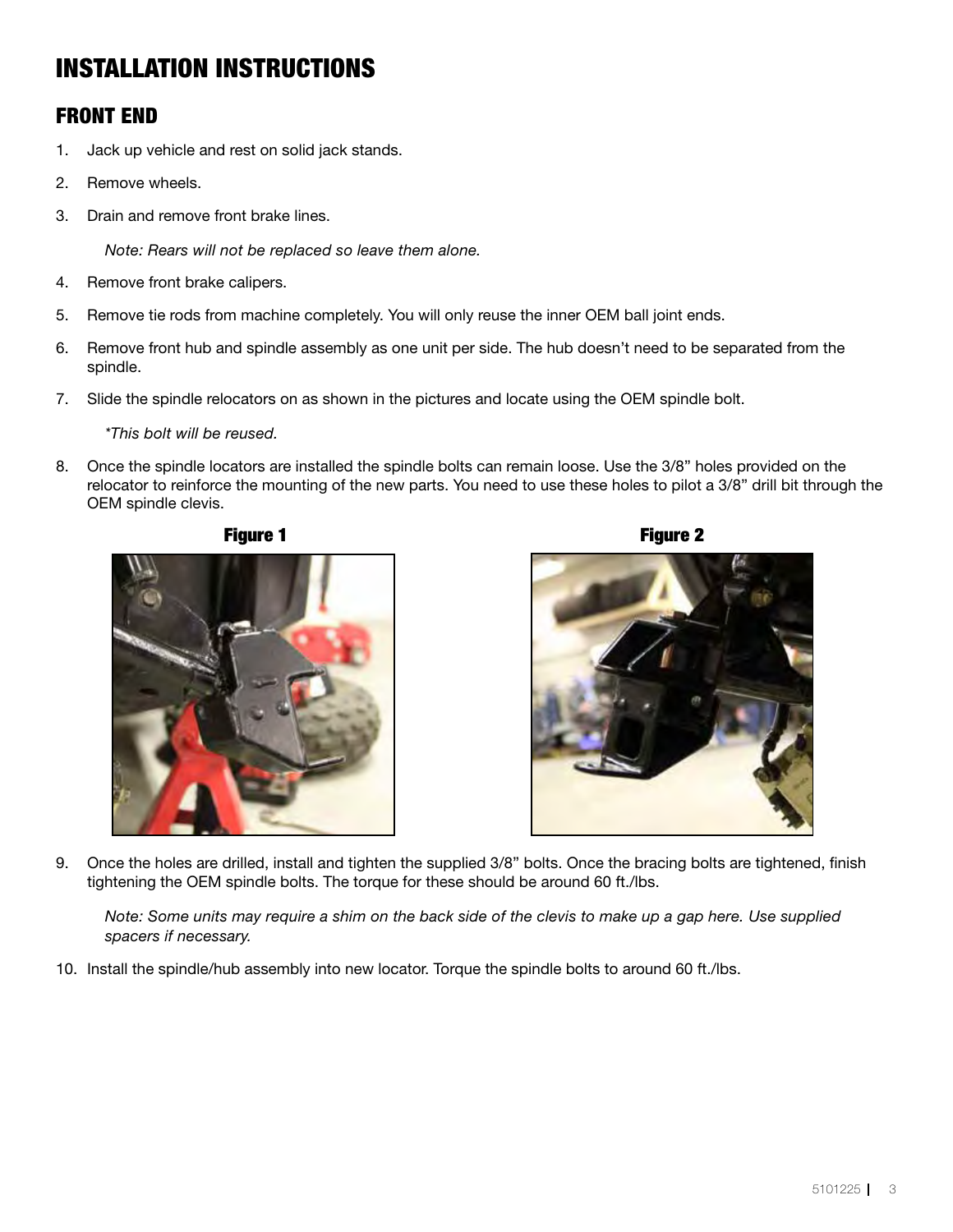





- 11. Re-install the brake caliper to the spindle.
- 12. With the OEM brake lines removed, start installing the supplied extended brake lines.

*Note: Due to variations in manufacturing, sometimes the banjo bolt supplied with our kit is not the proper thread for the master cylinder. If this is the case re-use the OEM banjo bolt in the new lines.*



Figure 5

Figure 6

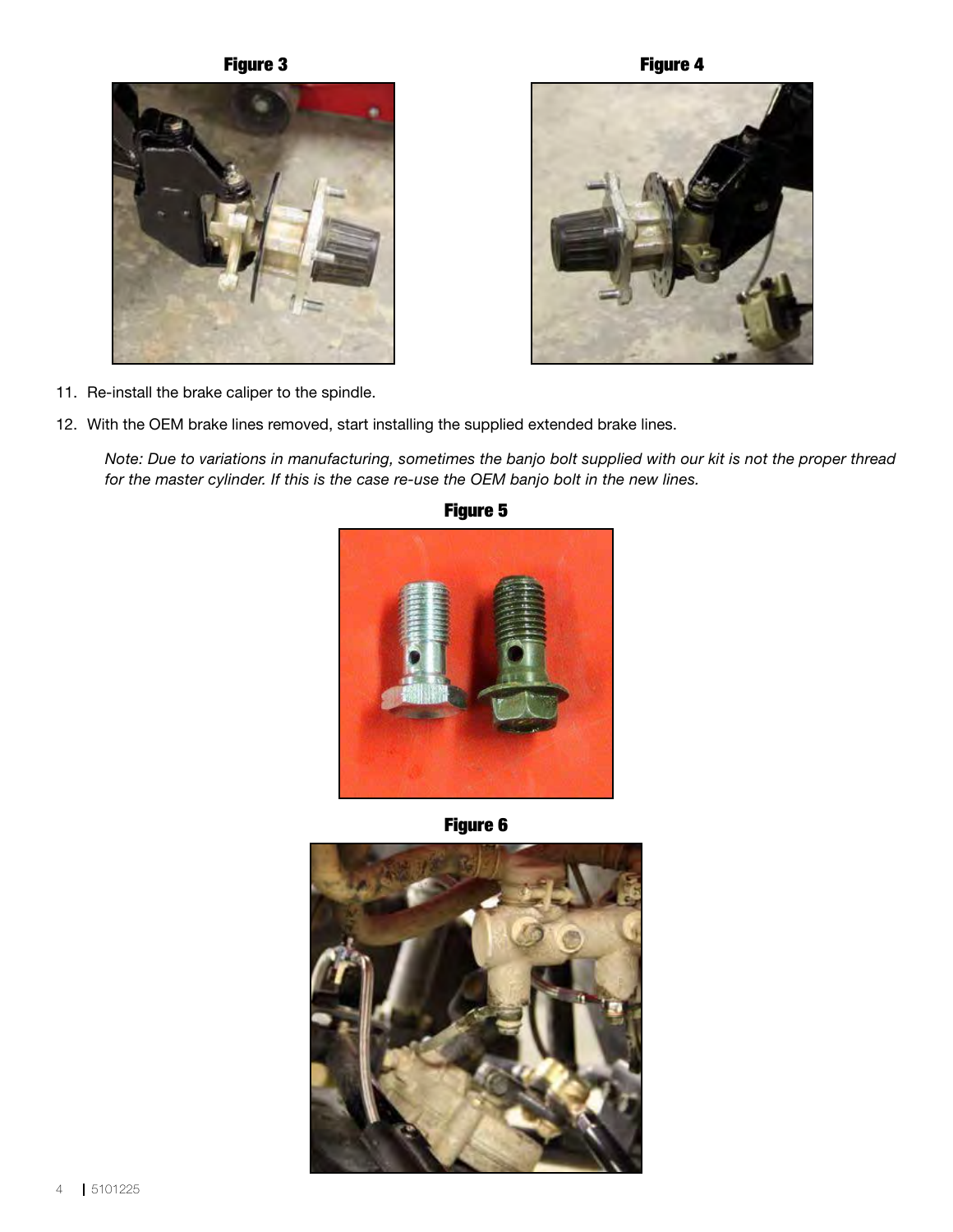- 13. Once the new lines are installed and tightened, bleed the brakes thoroughly.
- 14. The new tie rods are 2" longer and much stronger. Using the OEM inner rod ends and jam nuts, thread the new tie rods to the steering rack. Leave about 1/4" of threads exposed when the jam nut is snugged up.
- 15. To install the outer end of the tie rods you will need to drill out the mounting hole in the spindle to  $\frac{1}{2}$ " dia. The supplied hardware is assembled as shown below and the small diameter of the tie rod mounting spacers should fit tightly in to the spindle.
- 16. Using the supplied M10-85mm bolt, assemble the outer tie rod assembly. The heim joint on this end should also have approx. 1/4" threads exposed with the jam nut snug.







17. Center the steering wheel a much as possible. Measure from a symmetrical reference point on the chassis to the outer edges of the brake rotors and adjust the tie rods in and out by spinning them until the rotors are parallel with each other and the steering wheel is centered. Then adjust both rods equally so there is approximately 1/32-1/16" toe-IN. (This means the front edges should be closer together than the rear) Wait to tighten the jam nuts on the tie rods until the machine is back on the ground and level then re-check the toe adjustments.

### REAR END

- 18. Jack up vehicle and rest on solid jack stands under the chassis and NOT the live axle.
- 19. Remove wheels.
- 20. Remove repair link from chain and allow chain to separate.
- 21. Remove upper shock mount bolts and swing shocks back.
- 22. Slide rear shock relocator in to the OEM shock mounting brackets and re-use OEM shock mount bolts to secure the relocator in place. Wait to fully tighten.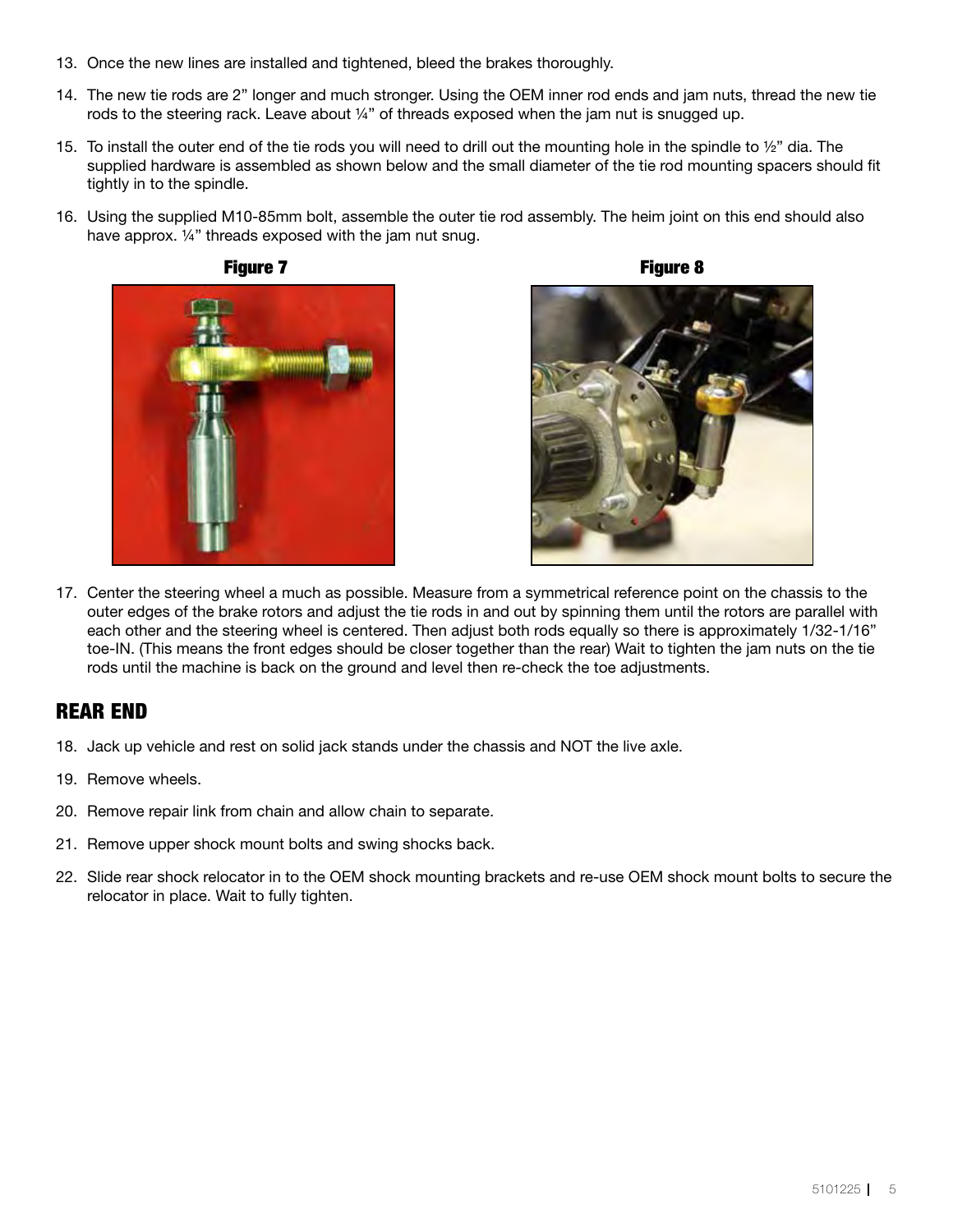#### Figure 9



- 23. Use the supplied clamps and 5/16" hardware to install the clamps over the chassis tube and secure the relocator in place.
- 24. Install shocks in to the relocator using the supplied M10-50mm hardware and fully tighten all fasteners on relocator as tight as possible.
- 25. Loosen the chain tension adjustment.
- 26. Use the supplied 520 VX2 O-ring repair link to lengthen the OEM chain by installing the supplied half link between the OEM repair link and the new one.

*Note: A select few of these machines come from China with a different variation of the 520 V chain we supply parts for. We supply a 520 VX2 repair link which seems to be the most universal version available. If you're chain will not work with the supplied link you may need to bring your chain to a local powersports shop to find the correct fitment or contact your local dealer. We cover as many variations as we can but are not responsible for costs incurred if your unit came with an odd chain. The half link should work either way.*

- 27. Once the chain is reassembled re align and adjust the chain for proper tracking and tension.
- 28. Install the supplied rear wheel spacers with the supplied hardware and reinstall the wheels.



#### Figure 10

#### POST INSTALLATION

29. Double check the front toe-in setting and remember to tighten the tie rod jam nuts. Also double check the chain tension before riding and once again after a few miles